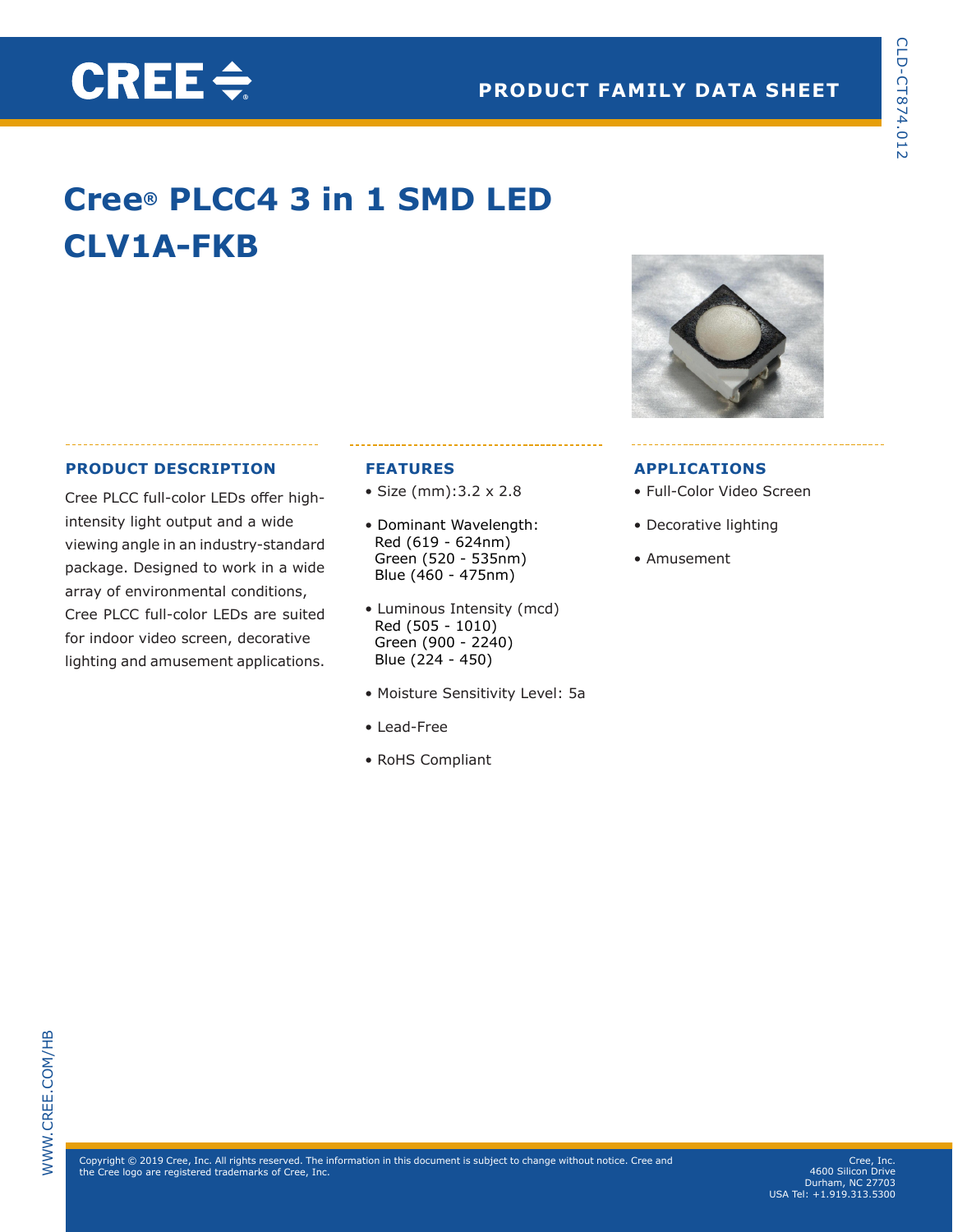# **ABSOLUTE MAXIMUM RATINGS (T<sub>a</sub> = 25°C)**

|                                  |                                               |             | <b>Absolute Maximum Rating</b> |     |                |  |  |  |
|----------------------------------|-----------------------------------------------|-------------|--------------------------------|-----|----------------|--|--|--|
| Items                            | Symbol                                        | $\mathbf R$ | G                              | B   | <b>Unit</b>    |  |  |  |
| Forward Current Note 1           | $I_F$                                         | 50          | 25                             | 25  | mA             |  |  |  |
| Peak Forward Current Note 2      | $I_{\text{FP}}$                               | 200         | 100<br>100                     |     | m <sub>A</sub> |  |  |  |
| Reverse Voltage                  | $\mathsf{V}_{\scriptscriptstyle{\mathsf{R}}}$ | 5           | 5<br>5                         |     | $\vee$         |  |  |  |
| Power Dissipation                | $P_{D}$                                       | 130         | 100                            | 100 | mW             |  |  |  |
| Operation Temperature            | $\mathsf{T}_{\mathsf{opr}}$                   |             | $-40 \sim +85$                 |     |                |  |  |  |
| Storage Temperature              | $T_{\text{stg}}$                              |             | $-40 \sim +100$                |     |                |  |  |  |
| Junction Temperature             | $T_{1}$                                       | 110         | 110                            | 110 | $^{\circ}$ C   |  |  |  |
| Junction/ambient 1 chip on       | $R$ <sub>THJA</sub>                           | 450         | 400                            | 450 | $\degree$ C/W  |  |  |  |
| Junction/ambient 3 chips on      | $R$ <sub>THJA</sub>                           | 650         | 580                            | 680 | $\degree$ C/W  |  |  |  |
| Junction/solder point 1 chip on  | $R$ <sub>THJS</sub>                           | 300         | 280                            | 300 |                |  |  |  |
| Junction/solder point 3 chips on | $R$ <sub>THJS</sub>                           | 450         | 430                            | 480 | °C/W           |  |  |  |

## **Note:** 1.Single-color light.

2.Pulse width ≤0.1 msec, duty ≤1/10.

# **TYPICAL ELECTRICAL & OPTICAL CHARACTERISTICS (T<sub>** $_A$ **</sub> = 25°C)**

| <b>Characteristics</b>                         | <b>Condition</b> |                     |                  | <b>Values</b>    | Unit             |         |
|------------------------------------------------|------------------|---------------------|------------------|------------------|------------------|---------|
|                                                |                  | Symbol              | G<br>$\mathbf R$ |                  | В                |         |
| Dominant Wavelength                            | $I_{F} = 20$ mA  | $\Lambda_{DOM}$     | 619~624          | $520 \times 535$ | $460 \times 475$ | nm      |
| Spectral bandwidth at 50% $I_{\text{per}}$ max | $I_{F} = 20$ mA  | $\Delta \lambda$    | 24               | 38               | 28               | nm      |
| Forward Voltage                                |                  | $V_{F(avg)}$        | 2.0              | 3.2              | 3.2              | $\vee$  |
|                                                | $I_{F} = 20$ mA  | $V_{F(max)}$        | 2.6              | 4.0              | 4.0              | $\vee$  |
|                                                |                  | $L_{V(min)}$        | 505              | 900              | 224              | mcd     |
| Luminous Intensity                             | $I_{F} = 20$ mA  | $I_{V(\text{avg})}$ | 710              | 1450             | 310              | mcd     |
| Reverse Current (max)                          | $V_{R} = 5 V$    | $L_R$               | 10               | 10               | 10               | $\mu A$ |

**Note:** Continuous reverse voltage can cause LED damage.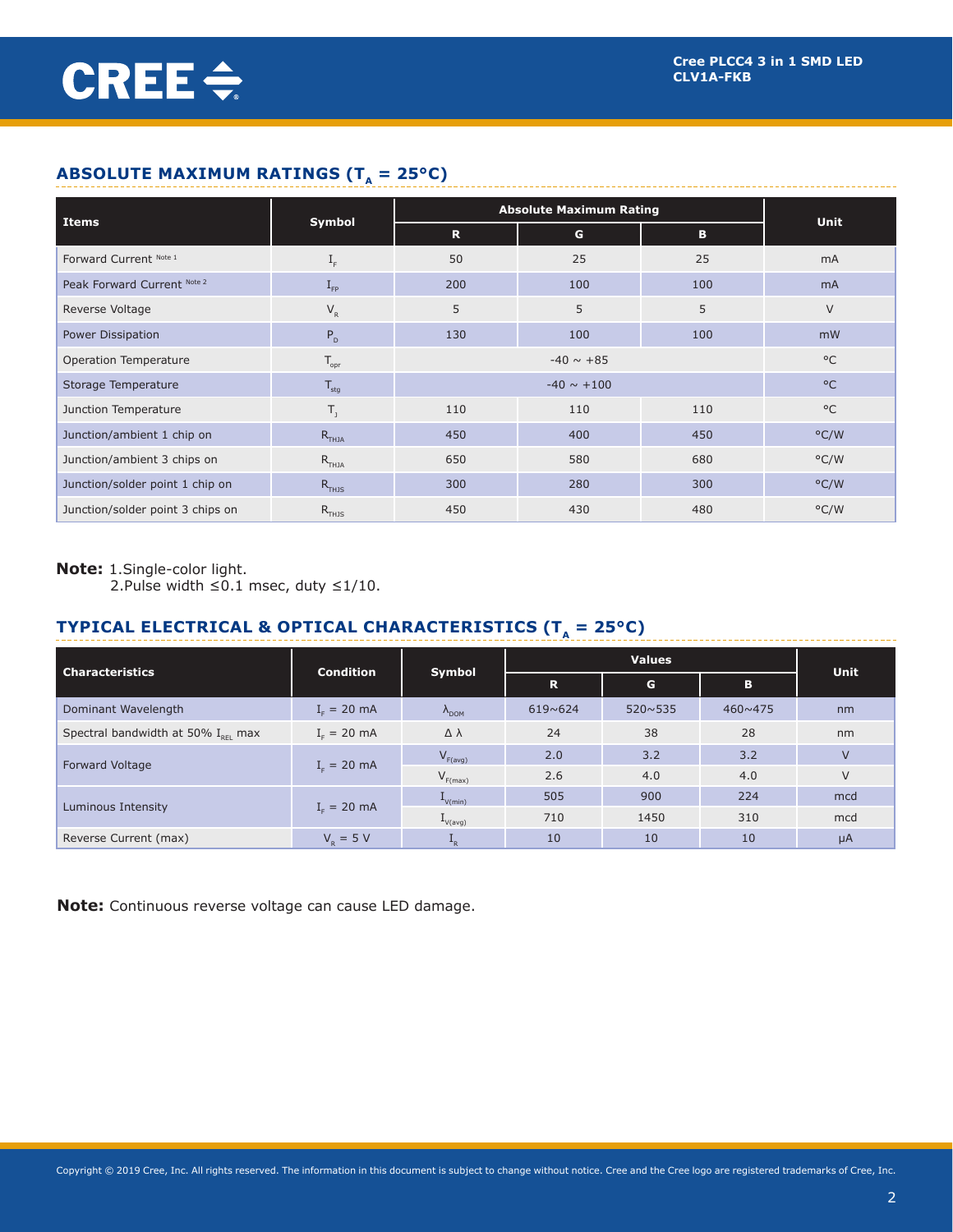# **INTENSITY BIN LIMIT (I<sub>F</sub> = 20 mA)**

| Red             |     |                       | Green           | <b>Blue</b> |                       |  |    |                                    |     |  |
|-----------------|-----|-----------------------|-----------------|-------------|-----------------------|--|----|------------------------------------|-----|--|
| <b>Bin Code</b> |     | Min.(mcd)   Max.(mcd) | <b>Bin Code</b> |             | Min.(mcd)   Max.(mcd) |  |    | Bin Code   Min. (mcd)   Max. (mcd) |     |  |
| km              | 505 | 635                   | N.              | 900         | 1120                  |  | F  | 224                                | 280 |  |
| K               | 560 | 710                   | st              | 1010        | 1260                  |  | de | 252                                | 318 |  |
| np              | 635 | 805                   | P               | 1120        | 1400                  |  | G  | 280                                | 355 |  |
| M               | 710 | 900                   | <b>VW</b>       | 1260        | 1600                  |  | fg | 318                                | 403 |  |
| qr              | 805 | 1010                  | Q               | 1400        | 1800                  |  | H  | 355                                | 450 |  |
|                 |     |                       | xy              | 1600        | 2020                  |  |    |                                    |     |  |
|                 |     |                       | $\mathsf{R}$    | 1800        | 2240                  |  |    |                                    |     |  |

Tolerance of measurement of luminous intensity is  $\pm 10\%$ .

# **COLOR BIN LIMIT (** $I<sub>F</sub> = 20$  **mA)**

| Red             |          |          | Green           |          |          | <b>Blue</b>     |          |          |
|-----------------|----------|----------|-----------------|----------|----------|-----------------|----------|----------|
| <b>Bin Code</b> | Min.(nm) | Max.(nm) | <b>Bin Code</b> | Min.(nm) | Max.(nm) | <b>Bin Code</b> | Min.(nm) | Max.(nm) |
| <b>RB</b>       | 619      | 624      | G7              | 520      | 525      | B <sub>3</sub>  | 460      |          |
|                 |          |          | G23             | 522.5    | 527.5    | <b>B23</b>      | 462.5    |          |
|                 |          |          | G8              | 525      | 530      | <b>B4</b>       | 465      |          |
|                 |          |          | G45             | 527.5    | 532.5    | <b>B45</b>      | 467.5    | 472.5    |
|                 |          |          | G <sub>9</sub>  | 530      | 535      | <b>B5</b>       | 470      |          |

Tolerance of measurement of dominant wavelength is  $\pm 1$  nm.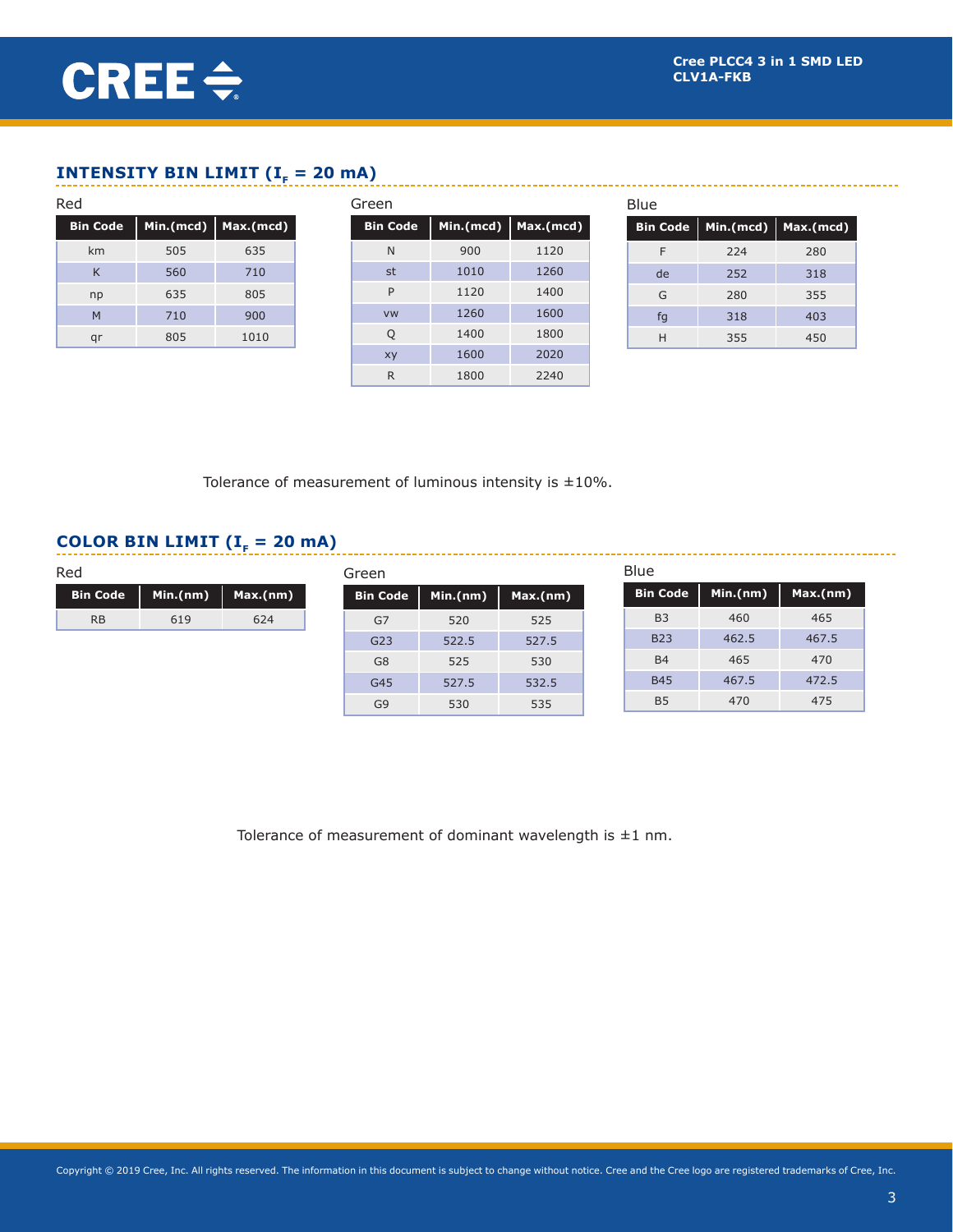#### **ORDER CODE TABLE\***

|                            |             |      | <b>Luminous Intensity (mcd)</b>                                                       | Dominant Wavelength (nm) |              |                            |              |         |
|----------------------------|-------------|------|---------------------------------------------------------------------------------------|--------------------------|--------------|----------------------------|--------------|---------|
| <b>Kit Number</b>          | Color       | Min. | Max.                                                                                  | Color<br><b>Bin</b>      | Min.<br>(nm) | <b>Color</b><br><b>Bin</b> | Max.<br>(nm) | Package |
|                            | Red         | 505  | 1010                                                                                  | <b>RB</b>                | 619          | <b>RB</b>                  | 624          | Reel    |
| CLV1A-FKB-CkmgrNRFHBB79353 | Green       | 900  | 2240                                                                                  | G7                       | 520          | G <sub>9</sub>             | 535          | Reel    |
|                            | <b>Blue</b> | 224  | 450                                                                                   | B <sub>3</sub>           | 460          | B <sub>5</sub>             | 475          | Reel    |
|                            | Red         |      | Any 1 Intensity bin from $km(505)$ - $gr(1010)$                                       | <b>RB</b>                | 619          | <b>RB</b>                  | 624          | Reel    |
| CLV1A-FKB-Ckm1P1F1BB7C3C3  | Green       |      | Any 1 Intensity bin from $P(1120) - R(2240)$<br>Any 1 hue bin from G7(520) - G9(535)  |                          |              |                            | Reel         |         |
|                            | <b>Blue</b> |      | Any 1 hue bin from B3(460) - B5(475)<br>Any 1 Intensity bin from $F(224) - H(450)$    |                          |              |                            | Reel         |         |
|                            | Red         |      | Any 1 Intensity bin from $K(560)$ - $gr(1010)$                                        | <b>RB</b>                | 619          | <b>RB</b>                  | 624          | Reel    |
| CLV1A-FKB-CK1vw1de1BB7C3C3 | Green       |      | Any 1 Intensity bin from $vw(1260) - R(2240)$<br>Any 1 hue bin from G7(520) - G9(535) |                          |              |                            | Reel         |         |
|                            | <b>Blue</b> |      | Any 1 hue bin from B3(460) - B5(475)<br>Any 1 Intensity bin from $de(252) - H(450)$   |                          |              |                            |              | Reel    |

#### Notes:

- 1.The above kit numbers represent the order codes which include multiple intensity-bin and color-bin codes. Only one intensity-bin code and one color-bin code will be shipped on each reel. Single intensity-bin code and single color-bin code will be orderable in certain quantities. For example, any 1 intensity bin from P - R means only 1 intensity bin (P or vw or Q or xy or R) will be shipped by Cree. For example, any 1 color bin from G7 - G9 means only 1 color bin (G7 or G23 or G8 or G45 or G9)will be shipped by Cree.
- 2. Please refer to the "Cree LED Lamp Reliability Test Standards" document #1 for reliability test conditions.
- 3. Please refer to the "Cree LED Lamp Soldering & Handling" document #2 for information about how to use this LED product safely.

#1: Refer to http://www.cree.com/led-components/media/documents/LED\_Lamp\_Reliability\_Test\_Standard.pdf #2: Refer to http://www.cree.com/led-components/media/documents/sh-HB.pdf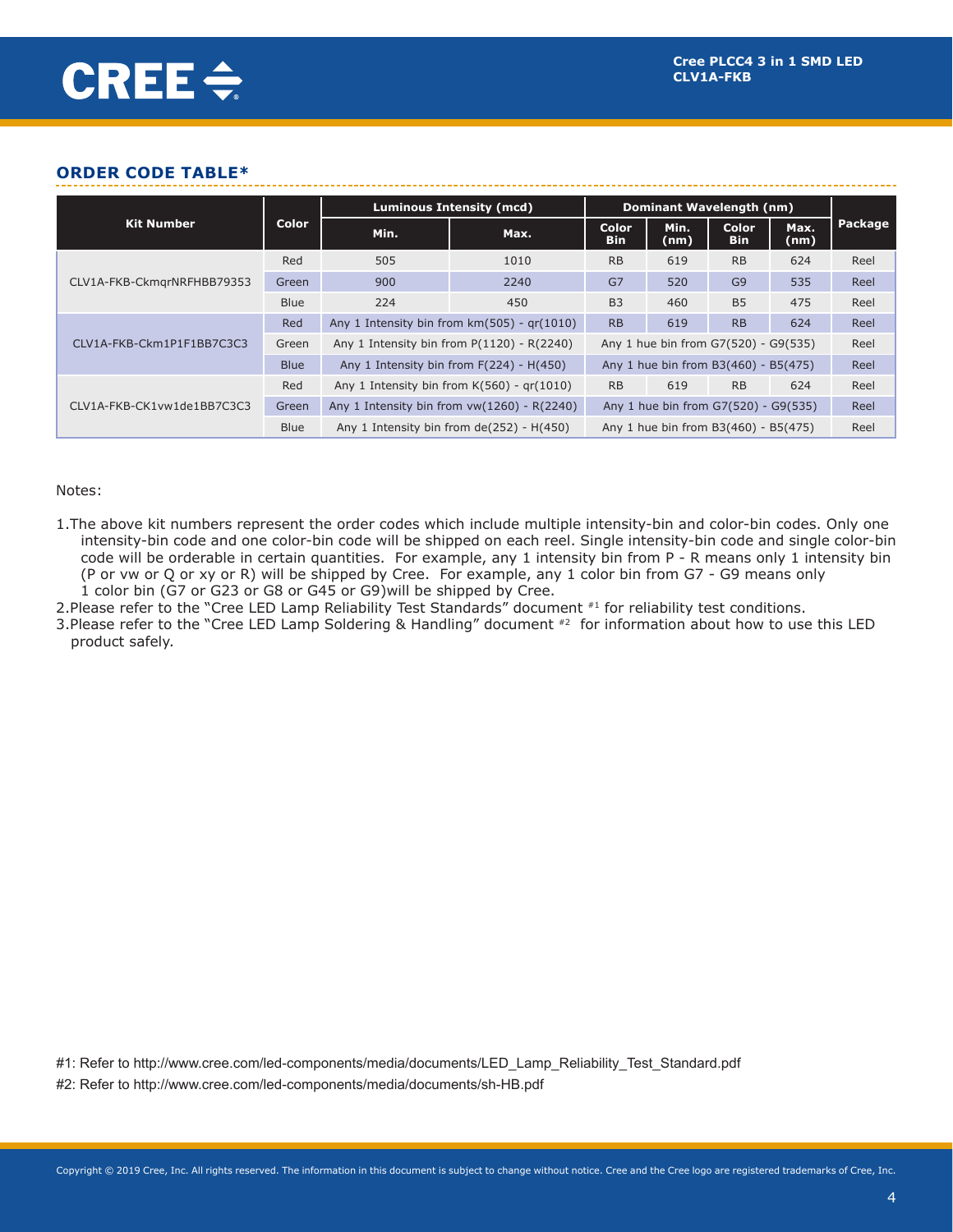# CREE $\div$

#### **GRAPHS**



(RELATIVE LUMINOUS INTENSITY)

The above data are collected from statistical figures that do not necessarily correspond to the actual parameters of each single LED. Hence, these data will be changed without further notice.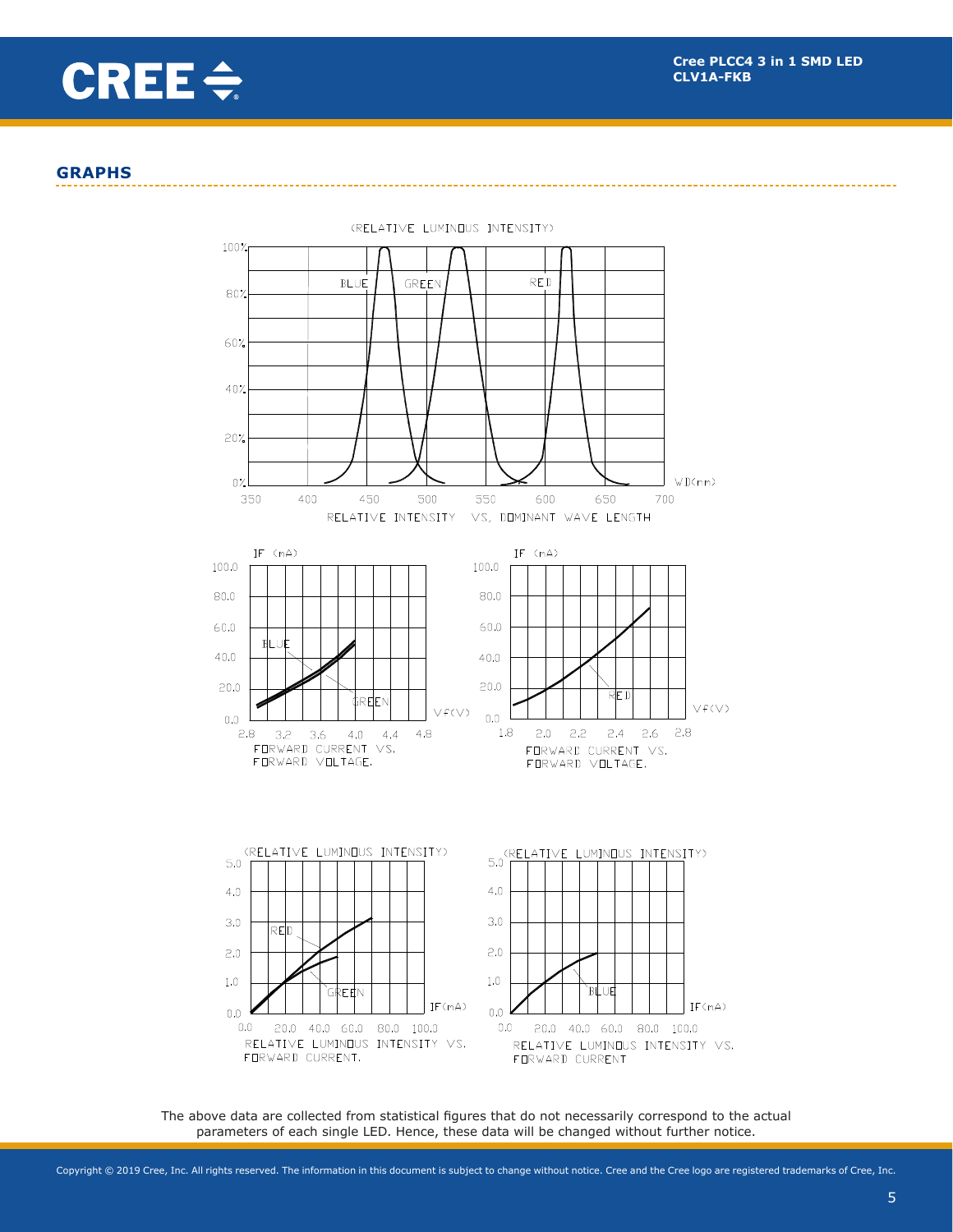

#### **GRAPHS**



The above data are collected from statistical figures that do not necessarily correspond to the actual parameters of each single LED. Hence, these data will be changed without further notice.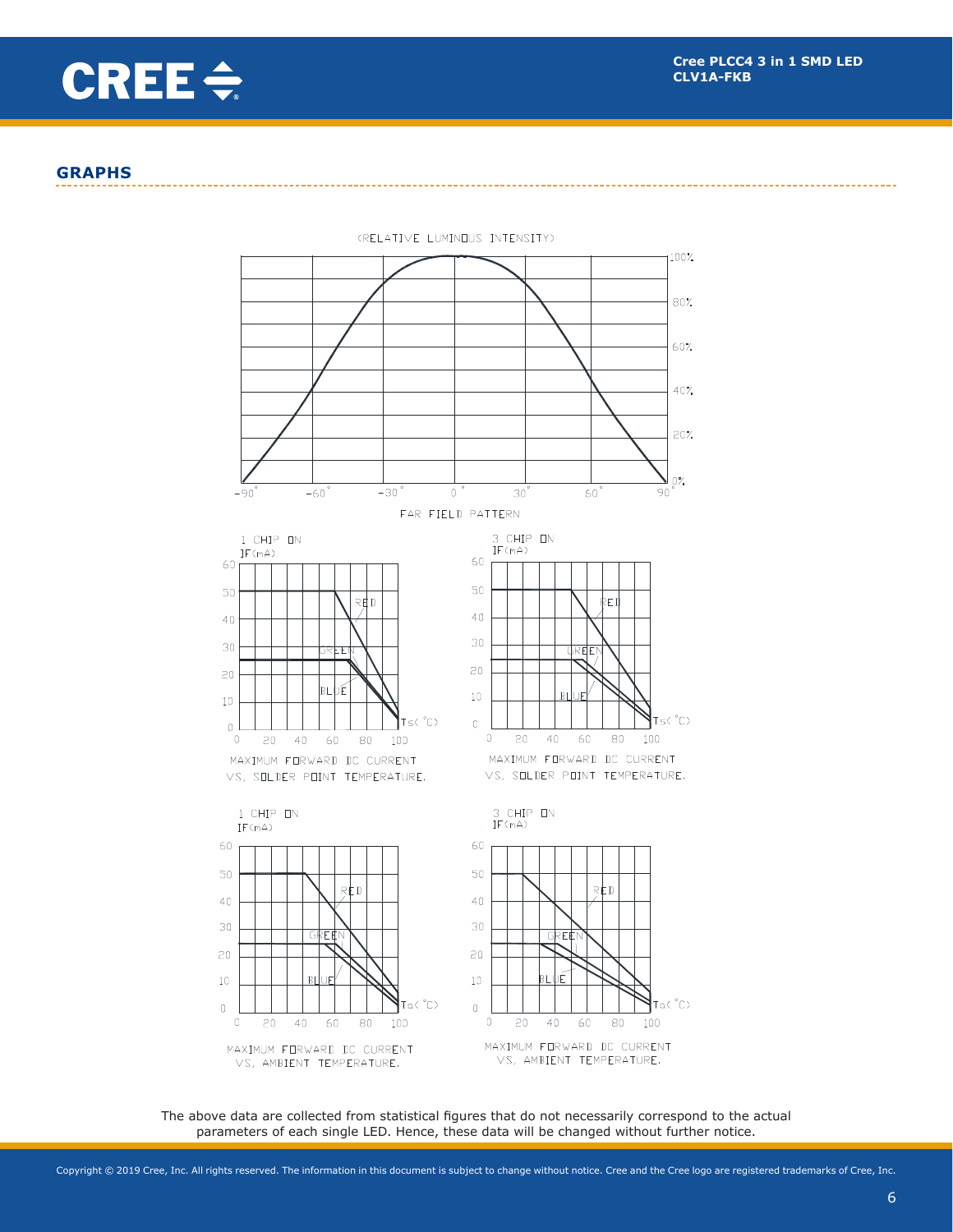

#### **MECHANICAL DIMENSIONS**

All dimensions are in mm.



|  | RED (CATHODE) 1 - KI + CA) GREEN (CATHODE)                |  |
|--|-----------------------------------------------------------|--|
|  | COMMON ANODE $(2)$ $\longrightarrow$ $(3)$ BLUE (CATHODE) |  |

#### **NOTES**

#### RoHS Compliance

The levels of RoHS-restricted materials in this product are below the maximum concentration values (also referred to as the threshold limits) permitted for such substances, or are used in an exempted application in accordance with EU Directive 2011/65/EC (RoHS2), as implemented by EU member states on January 2, 2013 and amended on March 31, 2015 by EU Directive 2015/863/EU.

RoHS Declarations for this product can be obtained from your Cree representative or from the Product Ecology section of the Cree website.

#### Vision Advisory Claim

Users should be cautioned not to stare at the light of this LED product. The bright light can damage the eye.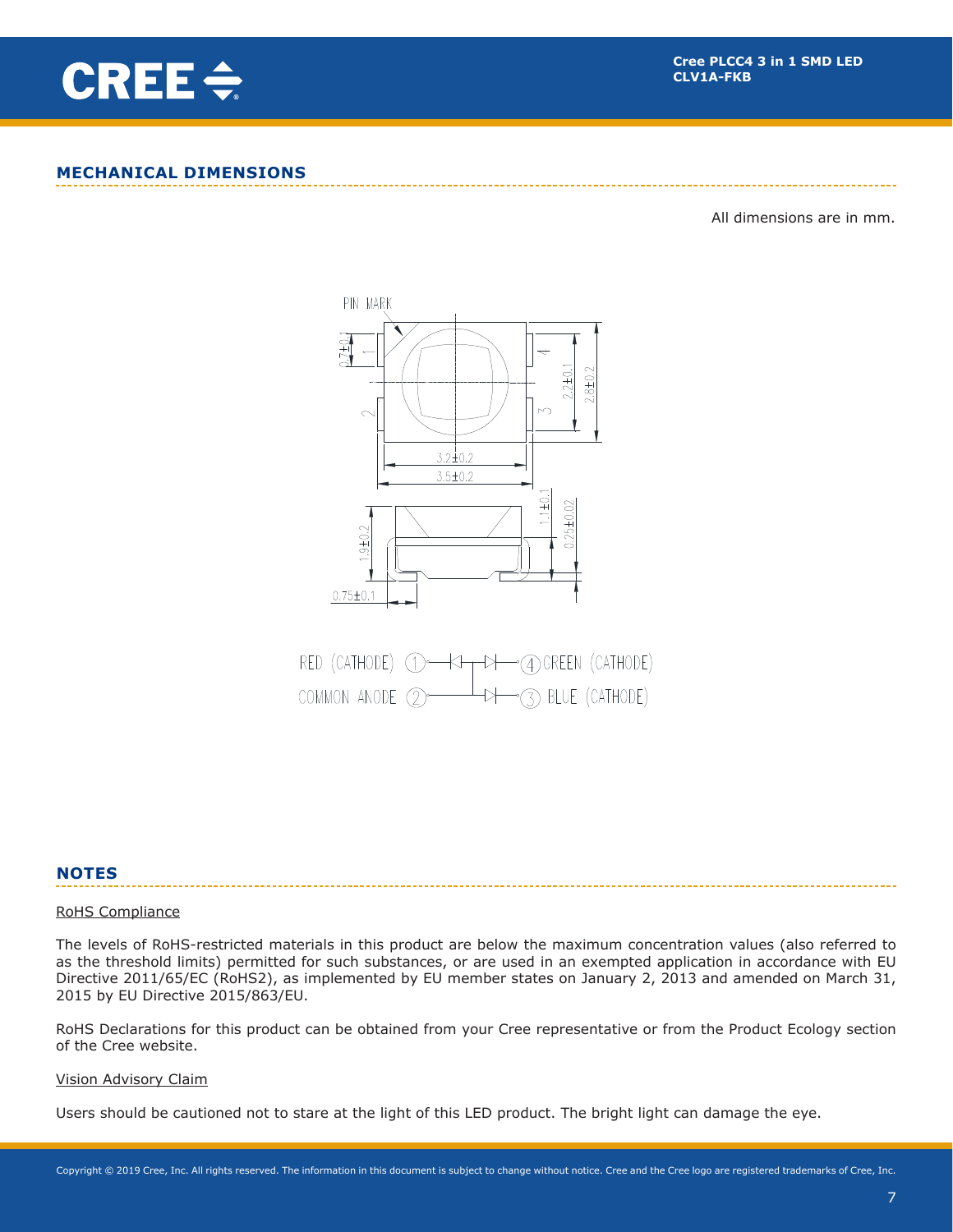

#### **KIT NUMBER SYSTEM**

Cree LED lamps are tested and sorted into performance bins. A bin is specified by ranges of color, forward voltage, and brightness. Sorted LEDs are packaged for shipping in various convenient options. Please refer to the "Cree LED Lamp Packaging Standard" document for more information about shipping and packaging options.

Cree LEDs are sold by order codes in combinations of bins called kits. Order codes are configured in the following manner:

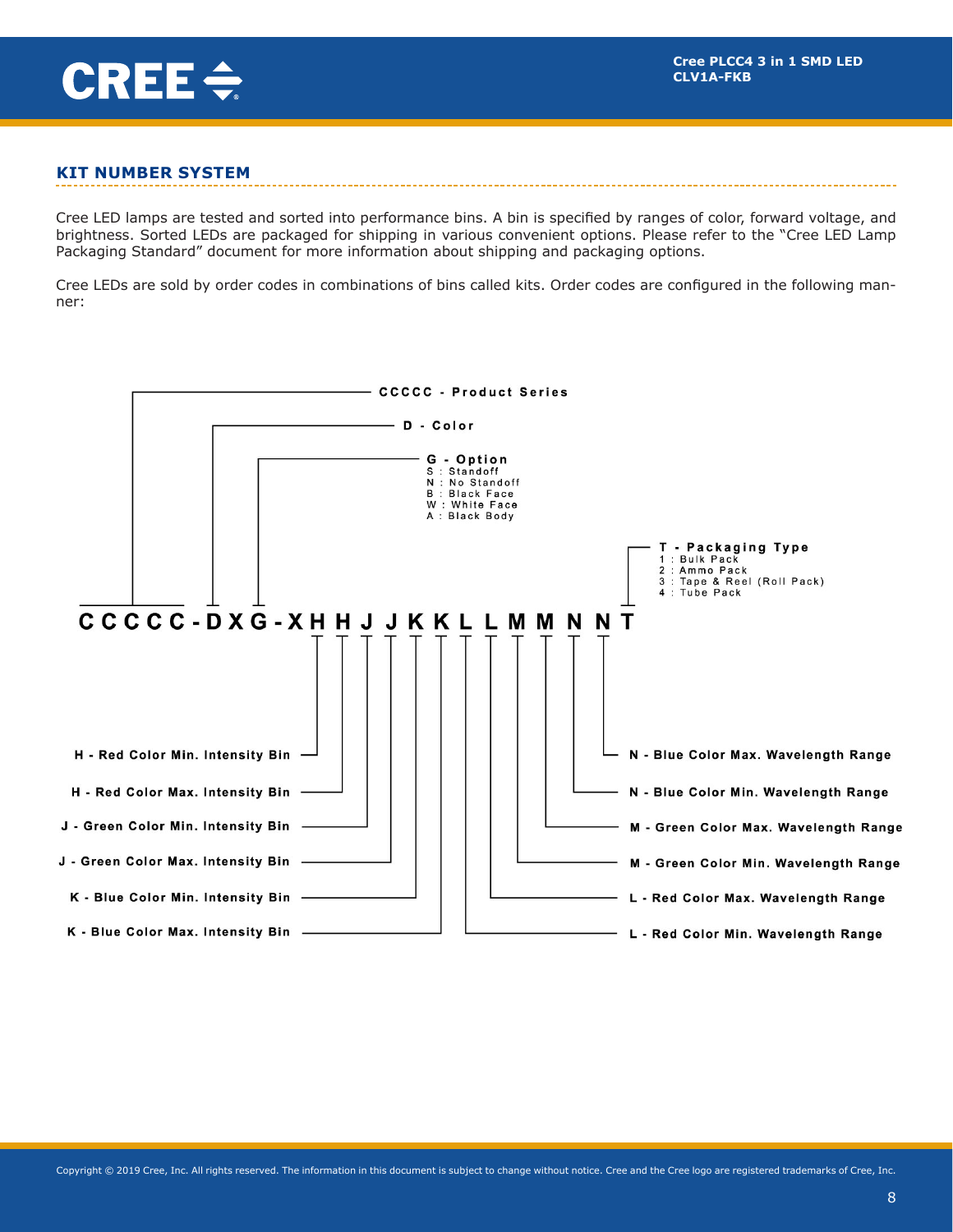

#### **REFLOW SOLDERING**

- • The CLV1A-FKB is rated as a MSL 5a product.
- The recommended floor life out of bag is 24hrs.<br>• The temperature profile is as below
- The temperature profile is as below.



Use only with CLV1A-FKB **Use all SMD besides LP6-NPP1-01-N1**

Time

| <b>Solder</b>                                                  |
|----------------------------------------------------------------|
| Average ramp-up rate = $4^{\circ}C/s$ max                      |
| Preheat temperature = $150^{\circ}$ C ~200°C                   |
| Preheat time $= 120s$ max                                      |
| Ramp-down rate = $6^{\circ}C/s$ max                            |
| Peak temperature = $250^{\circ}$ C max                         |
| Time within 5 $\degree$ C of actual Peak Temperature = 10s max |
| Duration above 217°C is 60s max                                |

Refer to "http://www.cree.com/led-components/media/documents/sh-HB.pdf" for soldering & handling details.

7.0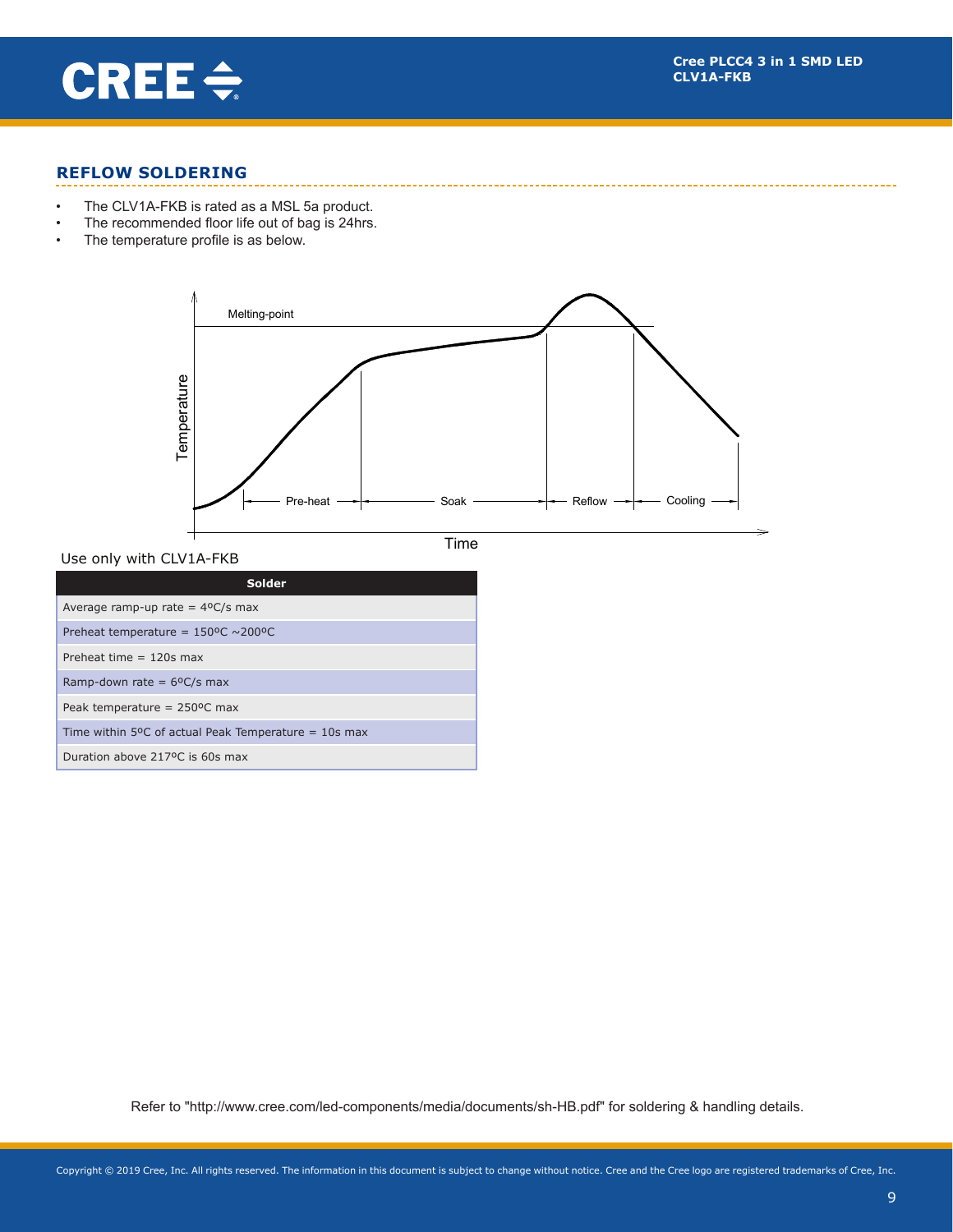picks and products are producted and product the construction of the product of the product of the product of  $\eta$ 

Rev. NO. : 16



# **NOTES**

- The packaging sizes of these SMD products are very small and the resin is still soft after solidification. Users are required to handle with care. Never touch the resin surface of SMD products.
- To avoid damaging the product's surface and interior device, it is recommended to choose a special nozzle to pick up the SMD products during the process of SMT production. If handling is necessary, take special care when picking up these products. The following method is necessary: The SMD Fig. Theorem SMD Fig. The SMD Fig. The SMD Fig. 3